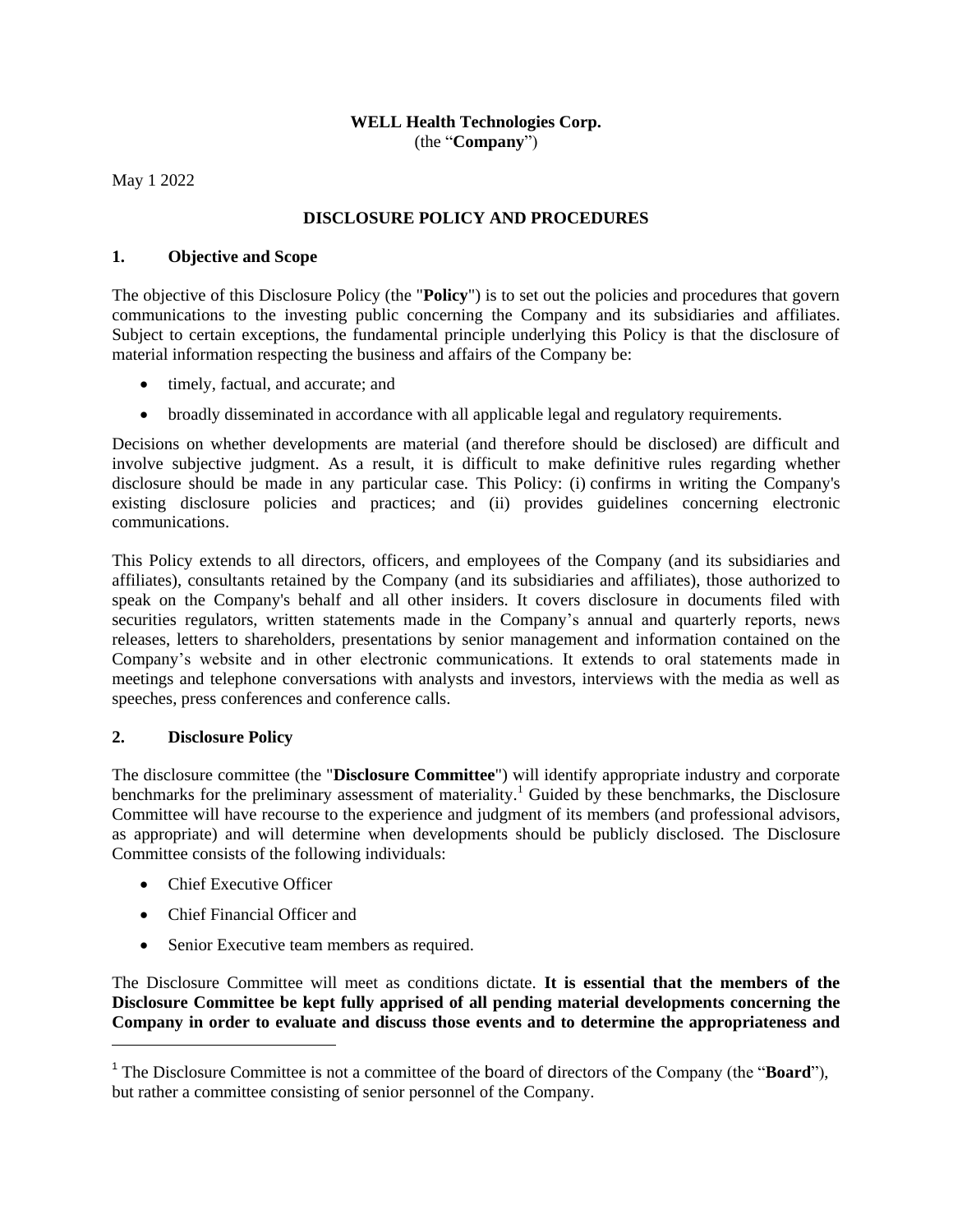**timing of public release of information**. All directors, officers, and employees should discuss any material development with a member of the Disclosure Committee. There are circumstances in which it is appropriate (to protect the interests of the Company and its shareholders) that information be kept confidential. If it is deemed that information should remain confidential, the Disclosure Committee will determine how that information will be controlled.

The Disclosure Committee will recommend changes to this Policy as needed to comply with changing regulatory requirements and will report to the Board on an annual basis or more frequently as the Disclosure Committee or the Board may determine.

Except as otherwise provided in this Policy, any decisions required to be made hereunder may be made by one member of the Disclosure Committee. A member who so makes a decision hereunder will communicate such decision to the other members of the Disclosure Committee as soon as reasonably practicable.

## **3. Principles of Disclosure of Information**

As a reporting issuer, the Company is required to disclose material information in a timely manner, subject to certain exceptions. Material information consists of any information relating to the business and affairs of the Company that results in or would reasonably be expected to result in a significant change in the market price or value of any of the Company's listed securities or that would reasonably be expected to have a significant influence on a reasonable investor's investment decisions. Material information includes, but is not limited to, the following:

- changes in corporate structure;
- changes in capital structure;
- changes in financial results;
- changes in business and operations;
- significant acquisitions and dispositions; and
- changes in credit arrangements.

It is the Disclosure Committee's responsibility to determine what information is material in the context of the Company's affairs. Materiality judgments are difficult and attempting to create an exhaustive list of events that are always or never material is neither appropriate nor feasible. The Company is in the best position to apply the definition of material information to its own unique circumstances, and decisions on disclosure will often require careful subjective judgments on behalf of the Disclosure Committee (with the assistance of the Company's professional advisors, as appropriate). National Policy 51-201: *Disclosure Standards* ("**NP 51-201**") provides guidance on disclosure practices and acknowledges that disclosure of material undisclosed information is a difficult area involving competing business pressures and legislative requirements. <sup>2</sup> NP 51-201 also states that in making materiality judgments, it is necessary to take into account a number of factors that cannot be captured in a simple bright-line standard or test.

<sup>&</sup>lt;sup>2</sup> See the British Columbia Security Commission's guidance at: [https://www.bcsc.bc.ca/securities-law/law-and](https://www.bcsc.bc.ca/securities-law/law-and-policy/instruments-and-policies/5-ongoing-requirements-for-issuers-insiders/current/51-201/51201-disclosure-standards-np)[policy/instruments-and-policies/5-ongoing-requirements-for-issuers-insiders/current/51-201/51201-disclosure](https://www.bcsc.bc.ca/securities-law/law-and-policy/instruments-and-policies/5-ongoing-requirements-for-issuers-insiders/current/51-201/51201-disclosure-standards-np)[standards-np](https://www.bcsc.bc.ca/securities-law/law-and-policy/instruments-and-policies/5-ongoing-requirements-for-issuers-insiders/current/51-201/51201-disclosure-standards-np)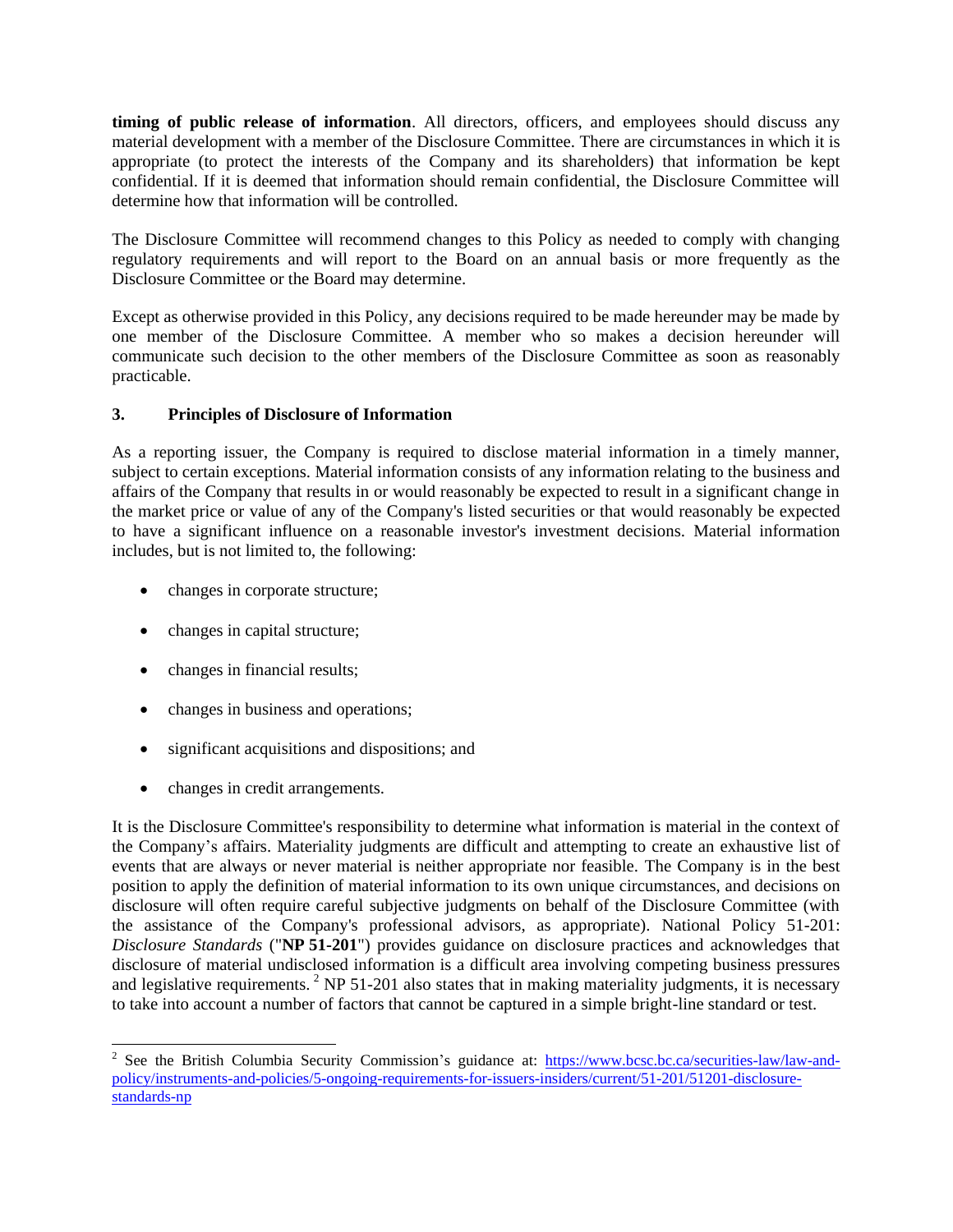The Disclosure Committee must take into account a number of factors in making judgments concerning the materiality of information. Factors outlined in NP 51-201 include the nature of the information itself, the volatility of the issuer's securities and prevailing market conditions. In order to assist the Disclosure Committee in making necessary materiality judgments, the Company will monitor the market's reaction to information that is publicly disclosed. The Company may also distribute analyst reports (if any) to the Board of Directors and senior officers to assist them in understanding how the marketplace values the Company and how corporate developments affect the analysis. The Disclosure Committee will utilize this information along with any other available information the Disclosure Committee deems appropriate when determining if specific information is material.

In complying with the requirement to disclose material information under applicable laws rules and guidelines of any stock exchange on which the securities of the Company are listed and any other laws applicable to the Company. Subject to certain exceptions, material information will be publicly disclosed forthwith via news release.

While not exhaustive, the Disclosure Committee will consider the following points when making the determination whether to disclose information:

- in certain circumstances, the Disclosure Committee may determine that disclosure of certain information would be unduly detrimental to the Company and its shareholders. In this situation the information will be kept confidential until the Disclosure Committee determines it is appropriate to publicly disclose. Examples of instances in which disclosure might be unduly detrimental to the Company's interests include:
	- o where release of the information would prejudice the ability of the Company to pursue specific objectives or to complete a transaction or series of transactions that are underway;
	- o where disclosure of the information would provide competitors with confidential corporate information that would be of significant benefit to them; and
	- o where disclosure of information concerning the status of ongoing negotiations would prejudice the successful completion of those negotiations.

In circumstances where disclosure of a material change might have such an effect, the Disclosure Committee will cause a confidential material change report to be filed with the applicable securities regulators and will periodically review its decision to keep the information confidential;

- disclosure will include any information, the omission of which would make the rest of the disclosure misleading and will provide sufficient detail to permit investors to appreciate the substance and importance of the information;
- disclosure will be factual and balanced, neither over-emphasizing favourable news nor under-emphasizing unfavourable news. Unfavourable news will be disclosed just as promptly and completely as favourable news;
- selective disclosure is not acceptable. If previously undisclosed material information has been inadvertently disclosed to any person who is not bound by an express confidentiality obligation, such information will be broadly disclosed as soon as practicable via news release;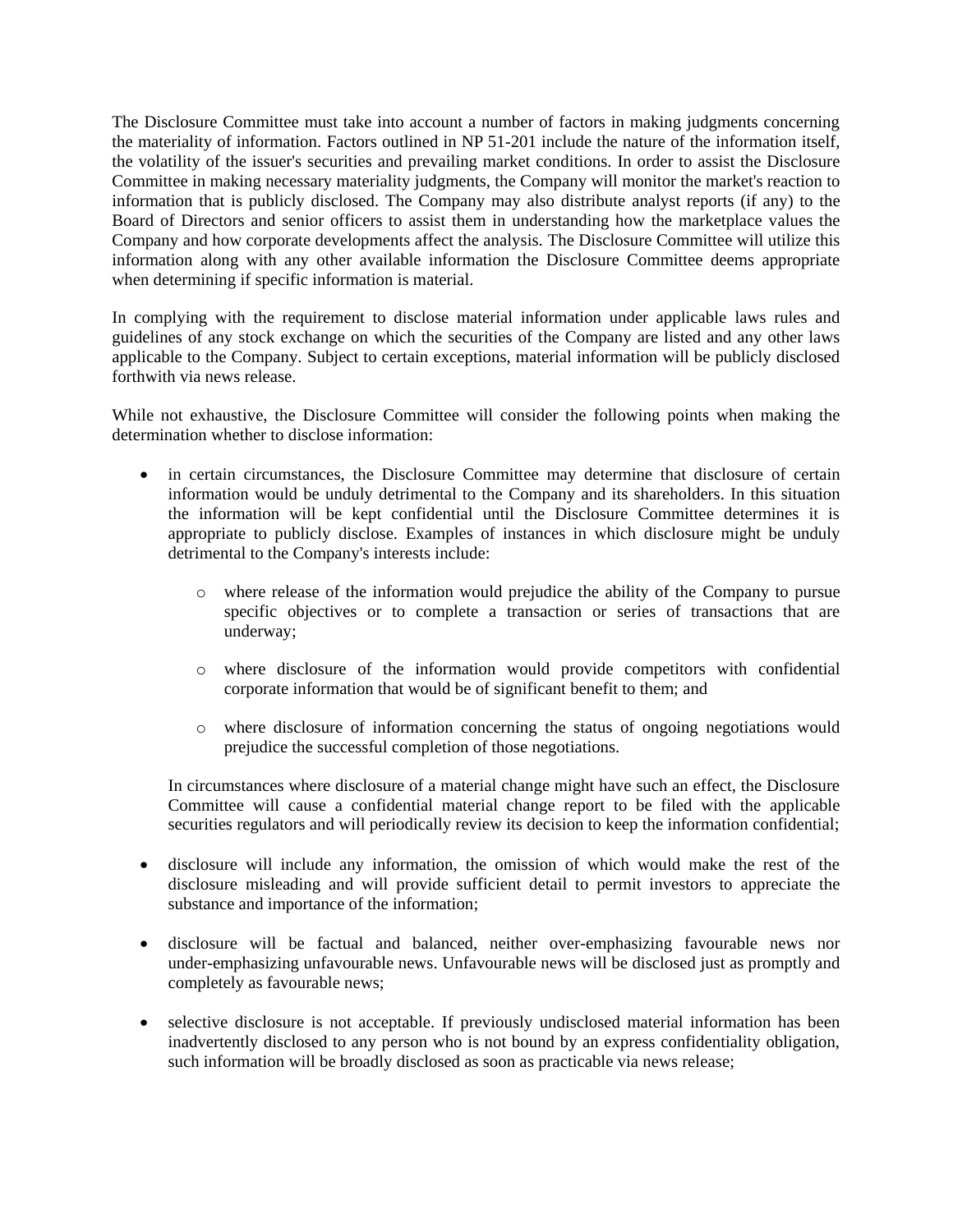- dissemination of information on the Company's website alone does not constitute adequate disclosure of material information;
- disclosure will be corrected as soon as possible if the Company subsequently learns that earlier disclosure by the Company contained a material error at the time it was given or where the information subsequently becomes incorrect; and
- disclosure relating to corporate developments requires the exercise of judgment by the Disclosure Committee in determining the timing and propriety of such news releases. It is recognized that corporate development disclosure may be misleading where the disclosure is late or premature, and as such the timing of this disclosure requires careful consideration. Announcements of an intention to proceed with a transaction or activity should not be made unless the Company has the ability to carry out the intent (although proceeding may be subject to contingencies) and a decision has been made to proceed with the transaction or activity by the Board or by senior management with the expectation of concurrence from the Board.

# **4. Trading Restrictions and Black-Out Periods**

Insider trading is unethical, illegal and a violation of the Company's Insider Trading and Reporting Policy, which sets out additional information respecting trades in securities of the Company by insiders. Material undisclosed information concerning the Company's business is called "inside" information and can include financial information, acquisition or divesture plans, or other information concerning corporate developments. It is also unethical and illegal for any person in possession of material undisclosed information to communicate that information to a third person, except in the necessary course of business.

Regular trading black-out periods will apply to directors and officers (and to employees and consultants of the Company) with access to material undisclosed information during periods when financial statements are being prepared and have not yet been publicly disclosed. The black-out period will be the period as specified in the Company's Insider Trading and Reporting Policy.

In addition, if other undisclosed material information is disclosed to a director, officer or employee, a black-out period will similarly apply and the black-out period will be as specified in the Company's Insider Trading and Reporting Policy.

Additional black-out periods may be established from time to time by the Company as a result of special circumstances relating to the Company. All persons with knowledge of these special circumstances must observe the black-out. Such persons may include external advisors such as legal counsel, investment bankers and counter-parties in negotiations of material potential transactions. The existence of a special purpose black-out will be communicated by a means approved by the Disclosure Committee (which may include email).

Notwithstanding the existence of a black-out period, an insider may apply to the Chief Executive Officer of the Company (or, in the case of an application by the Chief Executive Officer, to the Chair of the Board) for approval to trade securities of the Company during a blackout period. In assessing any such application, the applicable officer will consider whether the applicant is in possession of information of the type that gave rise to the black-out and any other matters that such officer may consider relevant; in addition, such officer may consult with the Company's professional advisors, the Board and other officers of the Company, as such officer may consider appropriate.

# **5. Maintaining Confidentiality**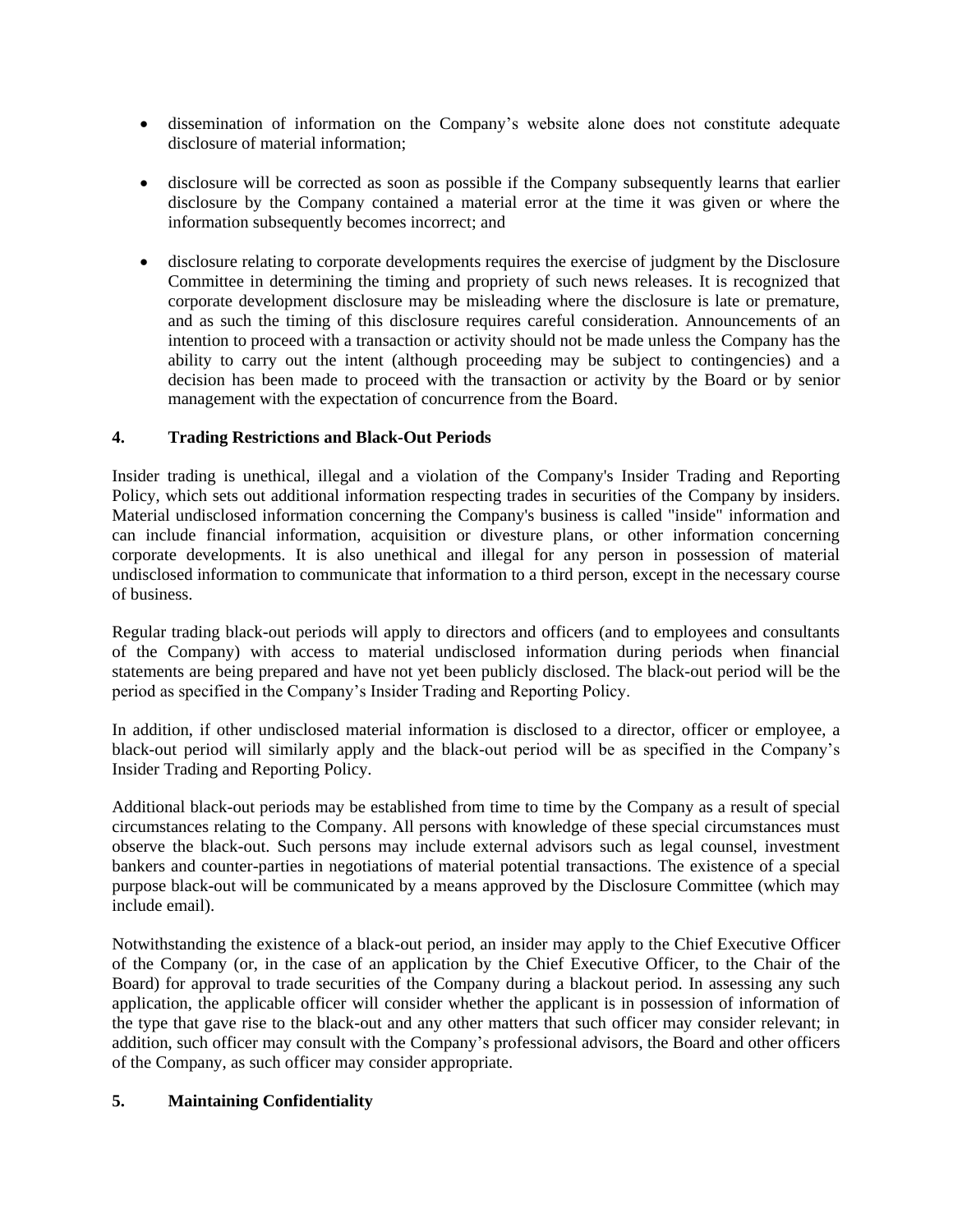Any director, officer or employee privy to material undisclosed information is prohibited from communicating such information to anyone else, unless it is necessary to do so in the course of business (see Section 6 of this Policy). In order to prevent the misuse or inadvertent disclosure of material undisclosed information, the procedures set forth below should be observed at all times:

- documents and files containing material undisclosed information should be kept in a safe place to which access is restricted to individuals who "need to know" the information and code names should be used if necessary;
- material undisclosed information should not be discussed in places where the discussion will be overheard, such as elevators or restaurants;
- material undisclosed information should not be discussed on wireless telephones or other wireless devices unless it is reasonable to believe that the discussion can be undertaken under secure conditions;
- documents containing material undisclosed information should not be read or displayed in places where members of the public are present and should only be discarded in a responsible manner.
- employees must ensure they maintain the confidentiality of information in their possession outside of the office as well as inside the office;
- transmission of documents by electronic means, such as by fax or directly from one computer to another, or any other electronic communication should be made only where it is reasonable to believe that the transmission can be made and received under secure conditions;
- unnecessary copying of documents containing material undisclosed information should be avoided and documents containing material undisclosed information should be promptly removed from conference rooms and work areas after meetings have concluded. Extra copies of these documents should be discarded in a responsible manner; and
- access to material undisclosed electronic data should be restricted through the use of passwords.

Employees, officers, and directors are reminded that communication by e-mail leaves a trail that may be subject to later decryption attempts. All undisclosed material information being transmitted over the Internet should be secured by reasonable means, having regard to the nature of the information or the transaction being affected.

Outside persons privy to undisclosed material information concerning the Company will be told that they must not divulge such information to anyone else, other than in the necessary course of business and that they may not trade in the Company's securities until the information is publicly disclosed. Such outside persons will generally be required to confirm their commitment to non-disclosure in a written confidentiality agreement.

This Policy in no way affects an employee's obligation with regards to confidential business information (including, for example, trade secrets and customer lists), the confidentiality of which must be maintained at all times and in addition are the property solely of the Company.

### **6. Disclosure in the Necessary Course of Business**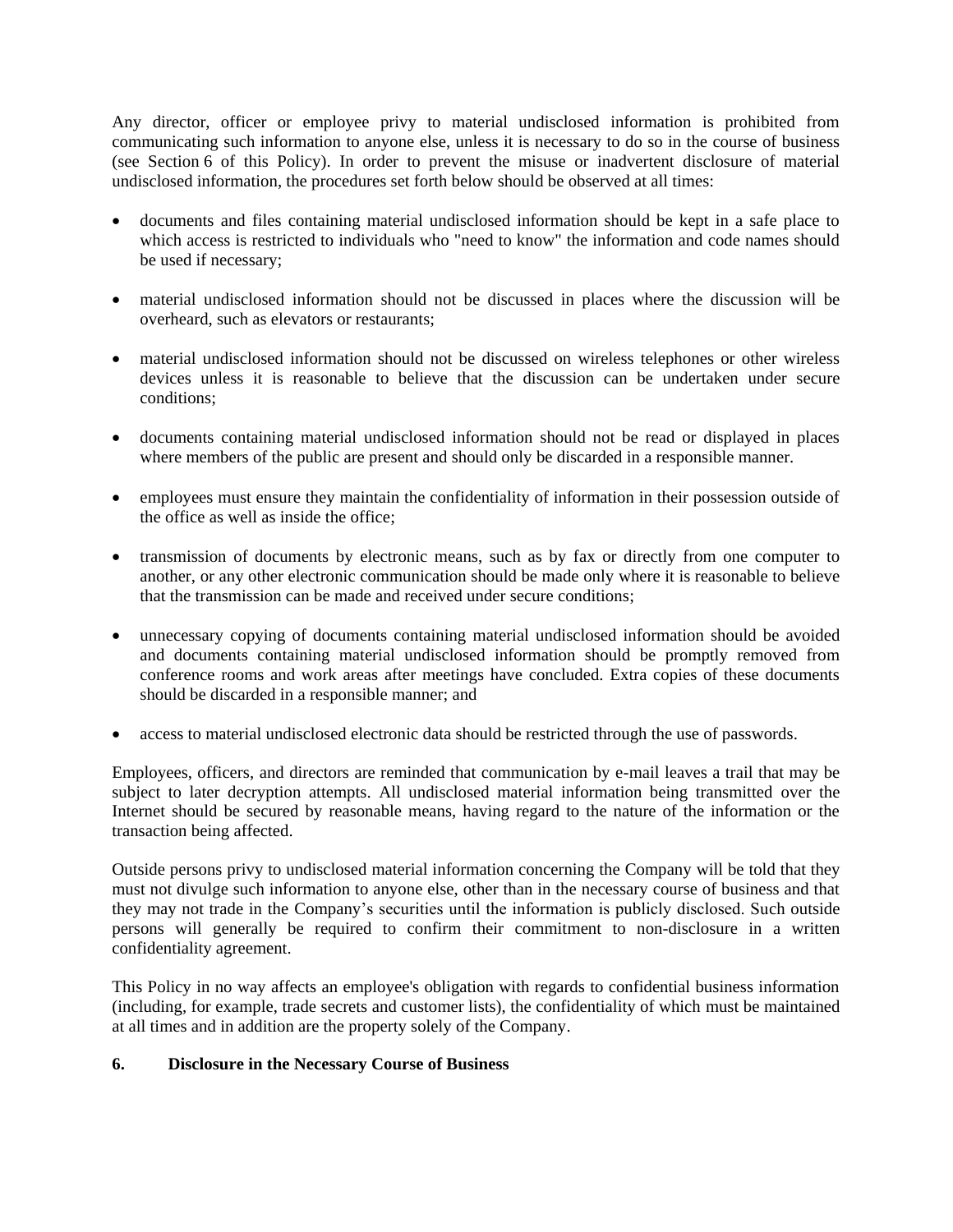If an employee is in doubt as to whether communication is in the necessary course of business, the employee should discuss it with a member of the Disclosure Committee. Efforts will be made to limit access to material undisclosed information to those who need to know the information and such persons will be advised that the information is to be kept confidential.

NP 51-201 confirms that the question of whether a particular disclosure is being made in the necessary course of business is a mixed question of law and fact that must be determined in each case and in light of the policy reasons (that the general restriction not unduly interfere with the Company's ordinary business activities) underlying the prohibition on selective disclosure. This exception would generally cover circumstances where the Company communicates with:

- vendors, suppliers, or strategic partners on issues such as research and development, sales and marketing, and supply contracts;
- employees, officers, and board members;
- lenders, legal counsel, auditors, underwriters, and financial and other professional advisors to the Company;
- parties to negotiations;
- industry associations;
- government agencies and non-governmental regulators; and
- credit rating agencies (provided that the information is disclosed for the purpose of assisting the agency to formulate a credit rating and the agency's ratings generally are or will be publicly available).

Selective disclosure of material undisclosed information to the media or to an analyst, institutional investor or other market professional will generally not be considered to be in the necessary course of business of the Company. Where the Company discloses material undisclosed information in the necessary course of business those receiving the information should understand that they cannot pass the information onto anyone else (other than in the necessary course of business), or trade on the information, until it has been generally disclosed.

### **7. Designated Spokespersons**

The Company has designated the following spokespersons responsible for communication with the investment community, regulators, and the media:

- Chief Executive Officer:
- Chief Financial Officer; and
- VP Corporate Strategy and Investor Relations.

The individuals listed may, from time to time, designate others within the Company to speak on behalf of the Company as back-ups or to respond to specific inquiries.

Employees who are not authorized spokespersons must not respond under any circumstances to inquiries from the investment community, the media, or others, unless specifically asked to do so by an authorized spokesperson. All such inquiries shall be referred to one of the designated spokespersons.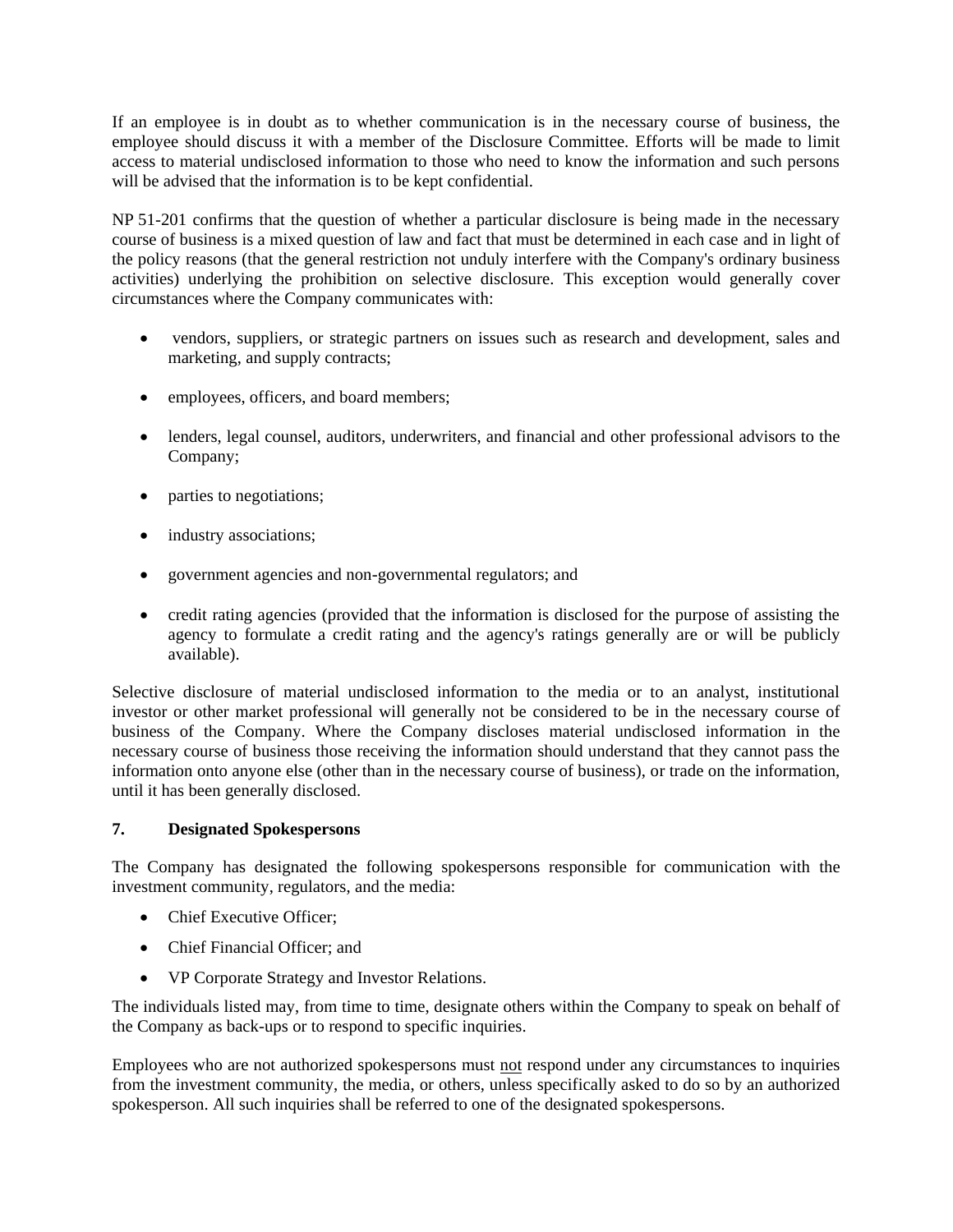#### **8. News Releases**

Once a majority of the members of the Disclosure Committee or the Chief Executive Officer determines that a development is material, such members, or the Chief Executive Officer (as applicable) will authorize the issuance of a news release, unless the Disclosure Committee determines that such development should remain confidential for a period of time, in which case appropriate confidential filings will be made and controls of that inside information will be instituted. The foregoing sentence will not apply in respect of press releases approved by the Board or the Audit Committee. Should material undisclosed information be inadvertently disclosed on a selective basis, the Company will issue a news release as soon as practicable in order to disclose that information.

If the Toronto Stock Exchange (the "**TSX**"), or any other stock exchange on which the Company is traded, is open for trading at the time of a proposed announcement, the Company will endeavor to provide prior notice of a news release announcing material information to the Investment Industry Regulatory Organizaiton of Canada ("**IIROC**") to enable a trading halt, if deemed necessary by regulatory authorities. If a news release announcing material information is issued outside of trading hours, the Company will endeavor to provide notice to IIROC before the news release is issued.

Annual and interim financial results will be publicly released as soon as practicable following board approval of the applicable press release and related financial statements.

News releases will be disseminated through an approved news wire service that provides simultaneous national distribution. News releases will also be posted on the Company's website after release over the news wire. The news release page of the website will include a notice that advises the reader that the information posted was accurate at the time of posting but may be superseded by subsequent disclosures.

### **9. Conference Calls**

Conference calls may be held to enable management to discuss quarterly earnings and major corporate developments. Such conference calls are to be accessible simultaneously to all interested parties, some as participants by telephone and others in a listen-only mode by telephone or via a webcast over the Internet. Each such call will be preceded by a news release setting out relevant material information. At the beginning of the call, a spokesperson of the Company will provide appropriate cautionary language with respect to any forward-looking information and direct participants to publicly available documents containing the assumptions, sensitivities and a full discussion of the risks and uncertainties.

The Company will provide advance notice of any conference call and webcast by issuing a news release announcing the date and time and providing information on how interested parties may access the call and webcast. In addition, the Company may invite analysts, institutional investors, the media, and other interested parties to participate. A tape recording of the conference call and/or an archived audio webcast on the Internet will be made available following the call for a minimum of 72 hours.

At least one member of the Disclosure Committee will review the recording of each conference call as soon as practicable and if such review uncovers selective disclosure of previously undisclosed material information, the Company will disclose such information broadly via news release as soon as practicable.

### **10. Rumours**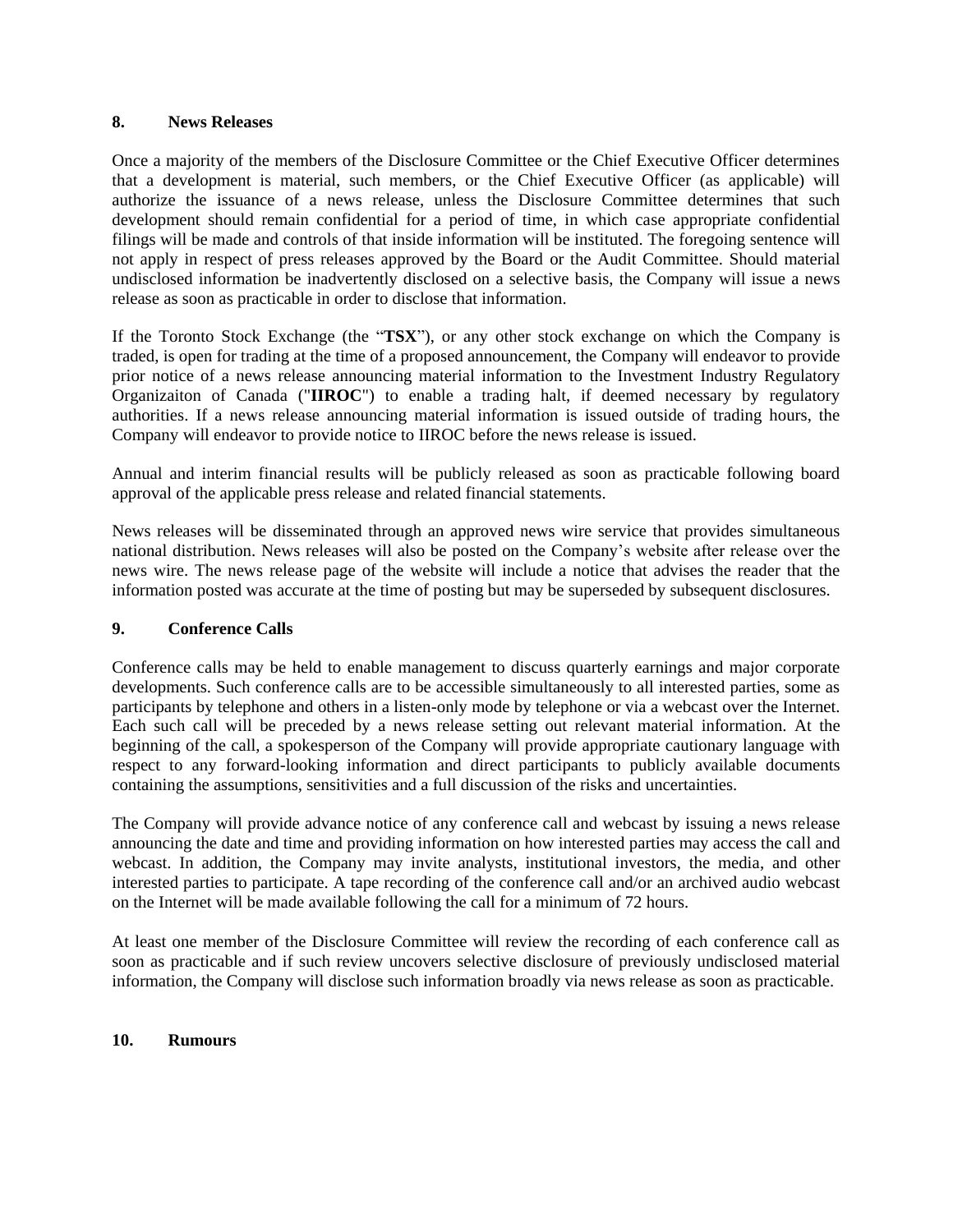The Company does not comment, affirmatively or negatively, on rumours. This also applies to rumours on the Internet. The Company's spokespersons will respond consistently to those rumours with the following comment:

"It is our policy not to comment on market rumours or speculation."

Should any stock exchange on which the securities of the Company are listed request that the Company make a definitive statement in response to a market rumour that is causing significant volatility in the shares of the Company, the Disclosure Committee will consider the matter and decide whether to make a policy exception.

## **11. Contacts with Analysts, Investors and Media**

Meetings with analysts and significant investors are an important element of the Company's investor relations program. The Company will meet with analysts and investors on an individual or small group basis as needed and will initiate contacts or respond to analyst and investor calls in accordance with this Policy.

Disclosure in individual or group meetings does not constitute adequate disclosure of information that is considered to be material non-public information. If the Company intends to announce material information at an analyst or shareholder meeting or a press conference or conference call, the announcement must be preceded by a news release.

The Company will provide only non-material information through individual and group meetings, in addition to regular publicly disclosed information. The Company cannot alter the materiality of information by breaking down the information into smaller, non-material components.

Spokespersons should keep notes of telephone conversations with analysts and investors. Where practicable, more than one representative of the Company should be present at all individual and group meetings. A debriefing should be held after such meetings and if such debriefing uncovers selective disclosure of previously undisclosed material information, appropriate action should be taken under the guidance of the Disclosure Committee.

# **12. Reviewing Analyst Draft Reports and Models**

The Company has not adopted a policy of refusing to review analyst reports and will, upon request, review analyst reports for the purpose of pointing out errors in fact based upon publicly disclosed information, subject always to the concerns expressed in Section 5.2 of National Policy 51-201. It is the Company's policy, when an analyst inquires with respect to their estimates, to question the analyst's assumptions if the estimate is significantly outside the range of estimates (if any) otherwise provided by other third-party professionals and/or any earnings guidance published by the Company, subject again, to the concerns expressed in Section 5.2 of National Policy 51-201. The Company will limit its comments in responding to such inquiries to non-material information. The Company will not confirm, or attempt to influence, an analyst's opinions or conclusions and will not express comfort with the analyst's model and earnings estimates.

So as not to endorse an analyst's report or model, the Company will provide its comments orally or will attach a disclaimer to written comments to indicate the report was reviewed only for factual accuracy.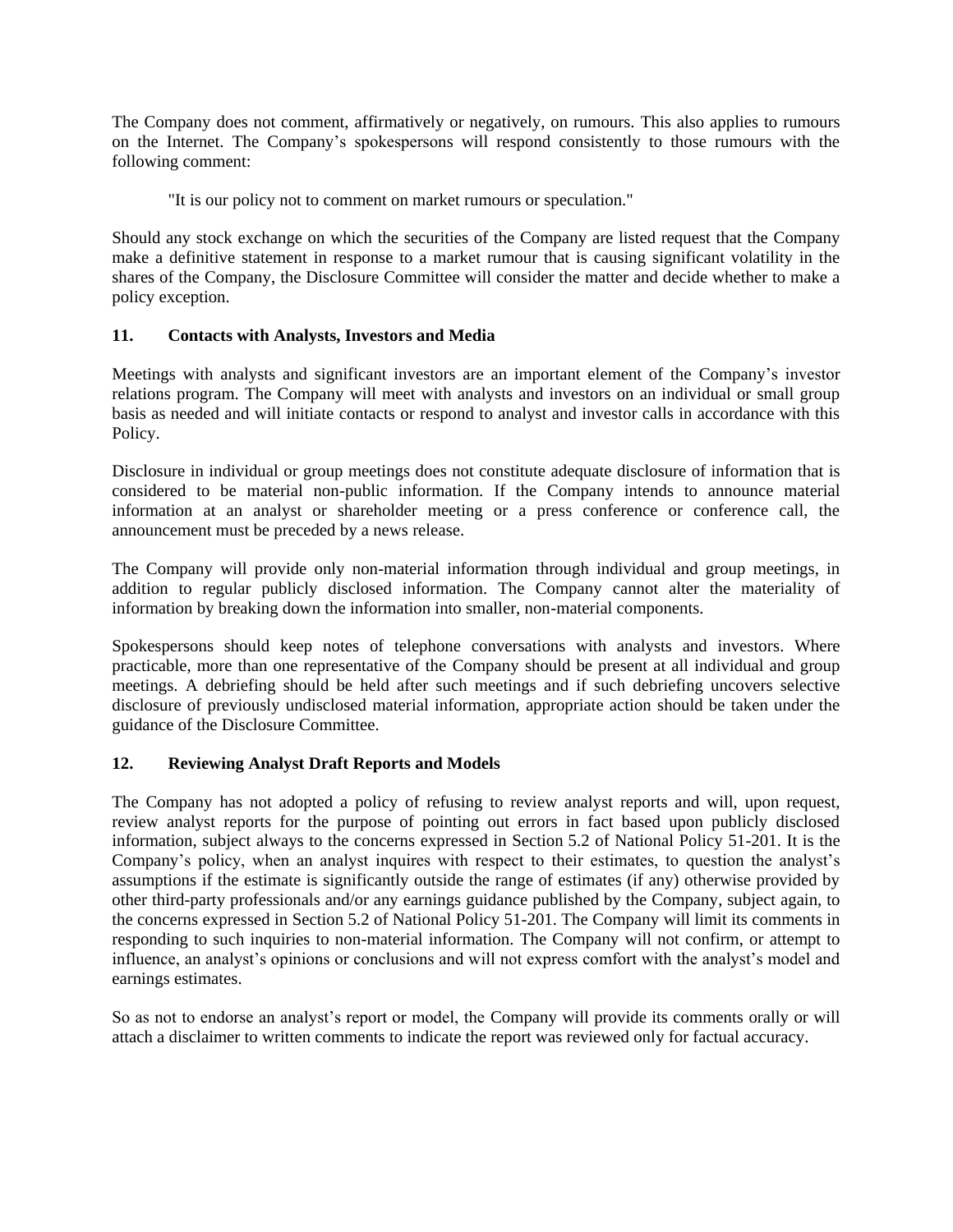### **13. Distributing Analyst Reports**

Analyst reports are proprietary products of the analyst's firm. Re-circulating a report by an analyst may be viewed as an endorsement by the Company of the report. For these reasons, the Company will not provide analyst reports through any means to persons outside of the Company, including posting such information on its website. The Company may post on its website a complete list, regardless of the recommendation, of all the investment firms and analysts who provide research coverage on the Company. If provided, such list will not include links to the analysts' or any other third-party websites or publications.

The Company may distribute analyst reports internally to directors and senior officers or to the Company's financial and professional advisors.

### **14. Forward-Looking Information**

As a general policy, the Company does not disseminate future oriented financial information (as contemplated by National Instrument 51-102 of the Canadian Securities Administrators) ("**FOFI**"). However, the Board may authorize the dissemination of FOFI and may establish guidelines relating thereto, on a general or specific basis.

Should other forward-looking information ("**FLI**") be disclosed in continuous disclosure documents, speeches, conference calls, etc., the following guidelines will be observed:

- the information, if deemed material, will be broadly disseminated via news release, in accordance with this Policy;
- the information will be clearly identified as forward-looking;
- the Company will identify all material assumptions used in the preparation of the forward-looking information;
- the information will be accompanied by a statement that identifies, in specific terms, the risks and uncertainties that may cause the actual results to differ materially from those projected in the statement, which may include a sensitivity analysis to indicate the extent to which different business conditions from the underlying assumptions may affect the actual outcome; and
- the information will be accompanied by a statement that disclaims the Company's intention or obligation to update or revise the FLI, whether as a result of new information, future events or otherwise. Notwithstanding this disclaimer, should subsequent events prove past statements about current trends to be materially off target, the Company may choose to issue a news release explaining the reasons for the difference. In this case, the Company will update its guidance on the anticipated impact on revenue and earnings (or other key metrics).

If the Company has issued a forecast or projection in connection with an offering document covered by National Instrument 51-102, or a successor instrument thereto, the Company will update that forecast or projection periodically, as required by such policy or instrument.

If the Company has determined that it will be reporting results materially below or above publicly held expectations, it will disclose this information in a news release in order to enable discussion without risk of selective disclosure.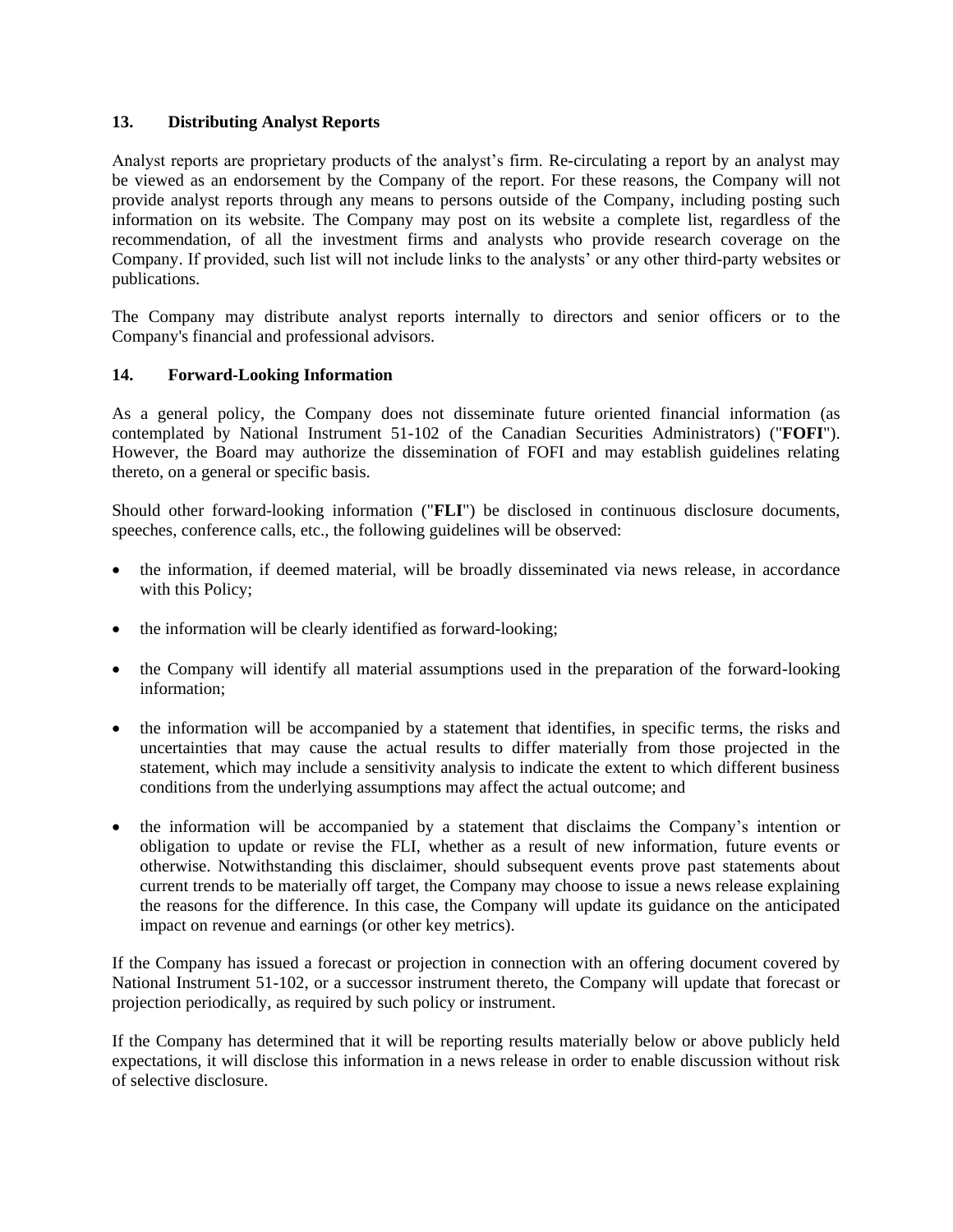### **15. Quiet Periods**

In order to avoid the potential for selective disclosure or even the perception or appearance of selective disclosure, the Company will observe quiet periods prior to quarterly earnings announcements or when material changes are pending. During a quiet period, the Company will not initiate or participate in any meetings or telephone contacts with analysts and investors (and no earnings guidance will be provided to anyone), other than responding to unsolicited inquiries concerning factual matters. The quiet period commences on the first day of the month following the end of a quarter or financial year, as applicable and ends with the issuance of a news release disclosing quarterly or annual results, as applicable.

Additional quiet periods may be established from time to time by the Company as a result of special circumstances relating to the Company. The existence of a special purpose quiet period will be communicated by a means approved by the Disclosure Committee (which may include email).

If the Company is invited to participate, during a quiet period, in investment meetings or conferences organized by others, the Disclosure Committee will determine, on a case-by-case basis, if it is advisable to accept these invitations. If accepted, caution will be exercised to avoid selective disclosure of any material undisclosed information.

#### **16. Responsibility for Electronic Communication**

This Policy applies to electronic communications. Accordingly, officers and personnel responsible for written and oral public disclosures are also responsible for electronic communications.

The Company will continuously update the investor relations section of the Company's website and will monitor all information placed on the website for accuracy, completeness, currency and compliance with relevant securities laws.

The Disclosure Committee must approve all links from the Company's website to a third-party website. Any such links will include a notice that advises the reader that he or she is leaving the Company's website and that the Company is not responsible for the contents of the other site.

Investor relations material will be contained within a separate section of the Company's website and will include a notice that advises the reader that the information posted was considered accurate at the time of posting but may be superseded by subsequent disclosures or become inaccurate over time. All data posted to the website, including text and audiovisual material, will identify the date such material was issued. Any material changes in information will be updated as soon as possible. The Company will maintain a log indicating the date that material information is posted and/or removed from the investor relations website. The minimum retention period for material corporate information on the website will be 12 months.

Disclosure on the Company's website alone does not constitute adequate disclosure of information that is considered material non-public information. Any disclosures of material information on the website will be preceded by the issuance of a news release.

Responses to electronic inquiries will be provided as appropriate. Only public information or information that could otherwise be disclosed in accordance with this Policy will be utilized in responding to electronic inquiries.

In order to avoid inadvertent disclosure of material undisclosed information, employees are prohibited from participating in Internet chat rooms or newsgroup discussions on matters pertaining to the